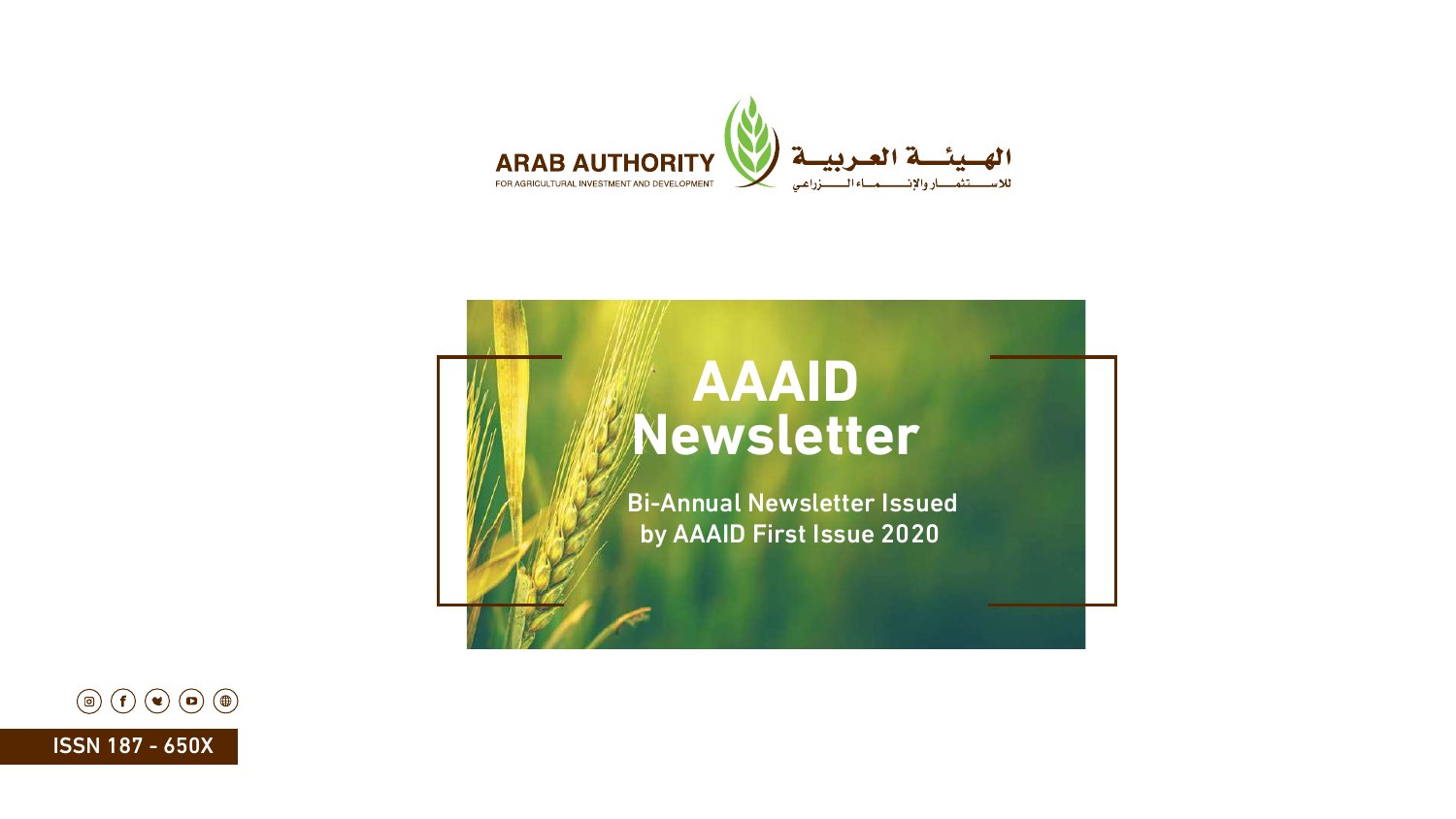

|                                                                                | 03 |
|--------------------------------------------------------------------------------|----|
|                                                                                | 04 |
| <b>nt and Development launches a new</b><br>sic Food Commodities"              | 05 |
|                                                                                | 06 |
| <b>king and Completion of Tasks</b>                                            | 07 |
| tment Projects                                                                 | 08 |
| <b>Iontributes to face the Corona Virus</b>                                    |    |
| ities January - June 2020                                                      | 12 |
| <b>Meeting for the "Great Lakes Investment</b>                                 | 13 |
| e implications of the Corona virus<br>The General Secretariat of the League of | 14 |
| s during the period January - June 2020                                        | 15 |

#### Editor's Note

AAAID's 44th Board of Shareholders Meeting

The Arab Authority for Agricultural Investment "Initiative to Contribute to the Provision of Bas

Actions taken by companies in which AAAID contains pandemic

**Studies and Research and Development Activi** 

AAAID's Board of Directors' Meetings

AAAID Successfully Implements Remote-Work

Eye on AAAID's Affiliate Companies and Invest

AAAID assists in organizing The Promotional and Trade Conference" in Africa

AAAID participates in a Webinar to discuss the (COVID-19) pandemic on Arab food security -Arab States

A selection of the activities of AAAID's experts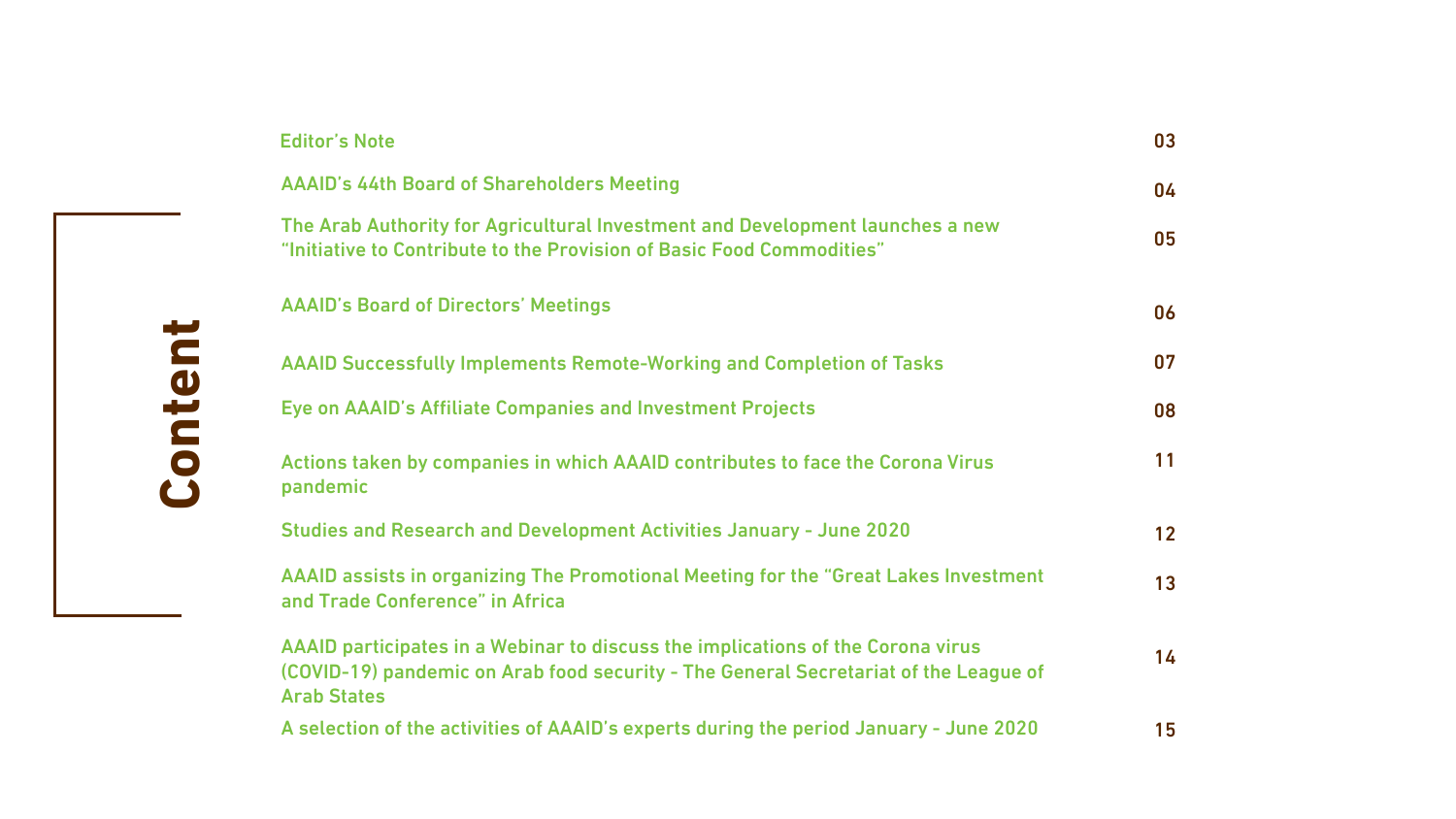#### **H.E Mr. Mohammed Bin Obaid Al Mazrooei**

President and Chairman of the Board of Directors of AAAID



Based on its keenness to reinforce food security in the Arab world, the Arab Authority for Agricultural Investment & Development (AAAID), on 7 May 2020, announced the establishment of an emergency mechanism aimed at helping and contributing to providing the needs of Arab countries for basic food commodities. This comes as a necessary measure to confront the risk of a shortage of food availability in Arab countries in light of the spread of the Corona virus, which formed a global crisis that is the most dangerous of its kind due to its impact on all economic sectors. This is in addition to improving inter-Arab trade for these commodities through the companies in which the Arab Authority and other companies contribute. AAAID also indicated on plans to provide information on the quantities of surplus available for export from these commodities in Arab countries and elsewhere.

In the interest of the Arab Authority in the safety of its employees, and considering the precautionary measures taken in member states to confront the outbreak of the new Corona Virus, AAAID has adopted Remote-Work since March 2020. Whereby, the Arab Authority's employees continued to accomplish their tasks with regional and international partners smoothly and in record time. This is a result of AAAID's appropriate infrastructure for information technology, programs and automated systems, which support remote work.

The Arab Authority has also been keen to communicate with all the companies that it contributes in to know the precautionary measures the member states have taken to limit the spread of the COVID-19 virus. This comes within the framework of the Arab Authority's efforts to preserve its investments by continuously monitoring the conditions of the joint-stock companies and providing them with technical, administrative and financial support. This is through determining the size and nature of the risks and the effects and repercussions resulting from the outbreak of the virus, which may adversely affect the progress of production operations of the companies. AAAID advised its companies to develop plans to reduce the negative repercussions and effects of those risks.

Through determined efforts, a number of the Arab Authority's companies were able to achieve lucrative profits by increasing production despite the global economic downturn following the Corona Virus crisis. In addition to providing and manufacturing some of the food commodities in shortage. These companies include the Arab Poultry and Cattle Equipment Company (APCECO) and Al Rawabi Dairy Company in the United Arab Emirates, and the Arab Sudanese Vegetable Oil Company in Sudan.

AAAID is in constant support of the sustainable development goals, and to contribute to achieving one of its goals aimed at eliminating hunger, the Arab Authority has been able to achieve remarkable accomplishments through its implementation of finance programs to small-scale farmers in a number of developing Arab countries. In Sudan for example, the Arab Authority achieved successes in the previous seasons (2013-2019), after which it initiated financing an area of 18,500 feddan for small farmers in the Al-Jazeera project for the agricultural season 2019-2020, of which 8,000 feddan are peanuts and 10,500 feddan are of wheat crop. The program benefited (3,496) farmers for the summer and winter seasons. In the states of North and South Kordofan, the Arab Authority contributed to finance women farmers for the cultivation of 2,400 feddan of peanut and sesame crops. The number of women benefiting from this program reached 600 women, and the average productivity per feddan was about 328 kg for the peanut crop and about 360 kg for the sesame crop. The program contributed to the production of improved seeds, which increased productivity, and improved the economic situation of families as well as their standard of living and stability.

Lastly, AAAID declares to take all necessary action, in the hopes that, with due diligence and Divine support, Arab countries attain complete Food Security.

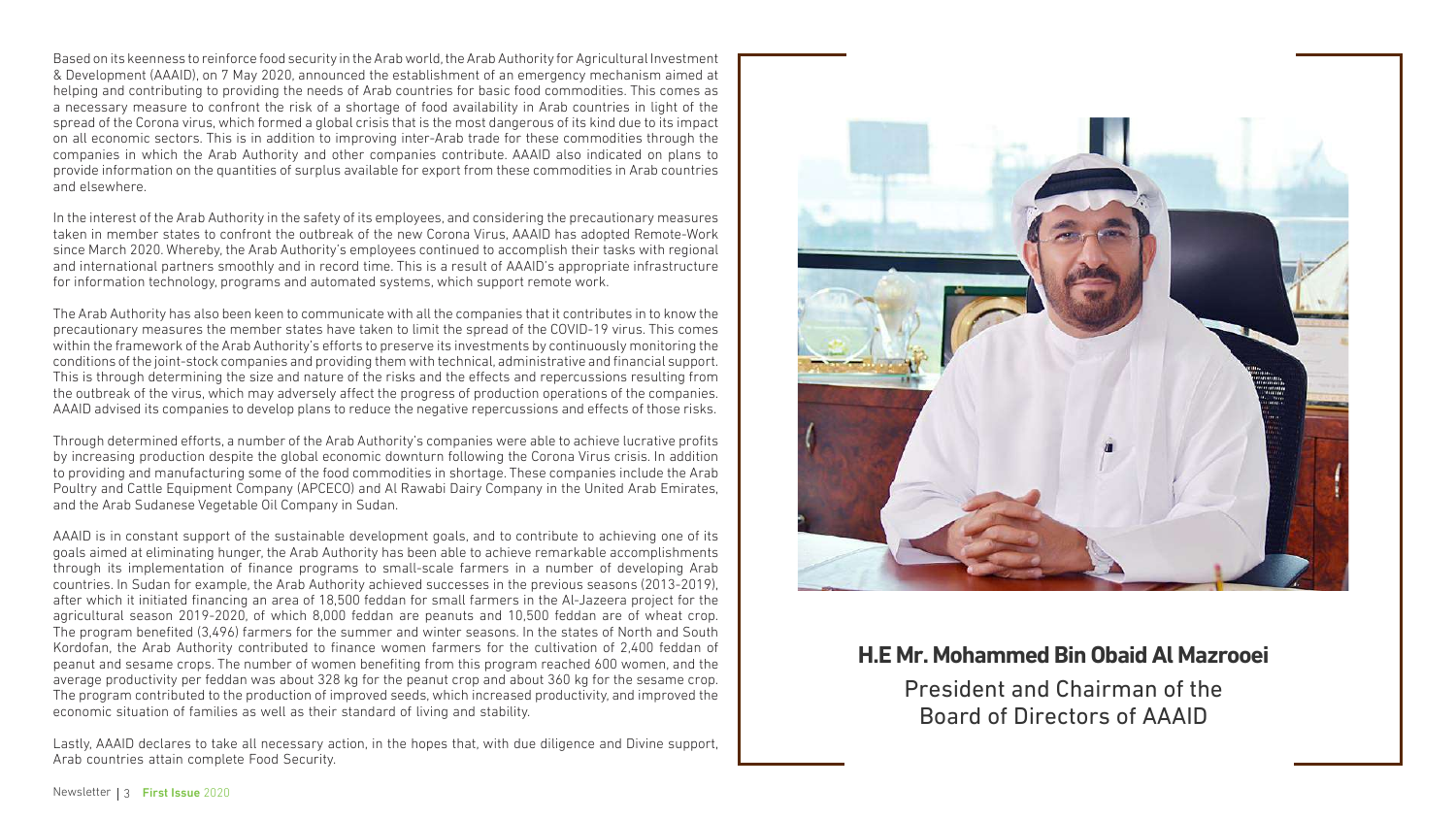## **AAAID's 44th Board of Shareholders Meeting**



Taking into account the precautionary measures taken in member countries to confront the outbreak of the new Corona virus (Covid 19), and by consensus of Arab financial institutions, it was agreed to cancel the direct meeting of the Board of Shareholders of Arab Financial Institutions that was scheduled to be held on April 2020 in the Kingdom of Morocco.

As an alternative, the Arab Authority's management sent the recommendations of the Board of Directors to the representatives of AAAID's member states and the draft decisions of the forty-fourth session through electronic means of communication and express mail, which facilitated the process of trading and communication. The recommendations and decisions were approved by the members of the **Board of Shareholders**, which were approved by His Excellency Marzouk El-Quseir, Minister of Agriculture and Land Reclamation in the Arab Republic of Egypt, and Chairman of the Board of Shareholders of the Arab Authority at its forty-fourth session.

Among the resolutions issued at the forty-fourth session of the Board of Shareholders were the decision to approve AAAID's investment operations program for the year 2020, the decision related to approving the AAAID Annual Report 2019, and approving the final accounts for 2019 and allocating 10% of the Arab Authority's net profits for the year 2019 to support the people ofPalestine.

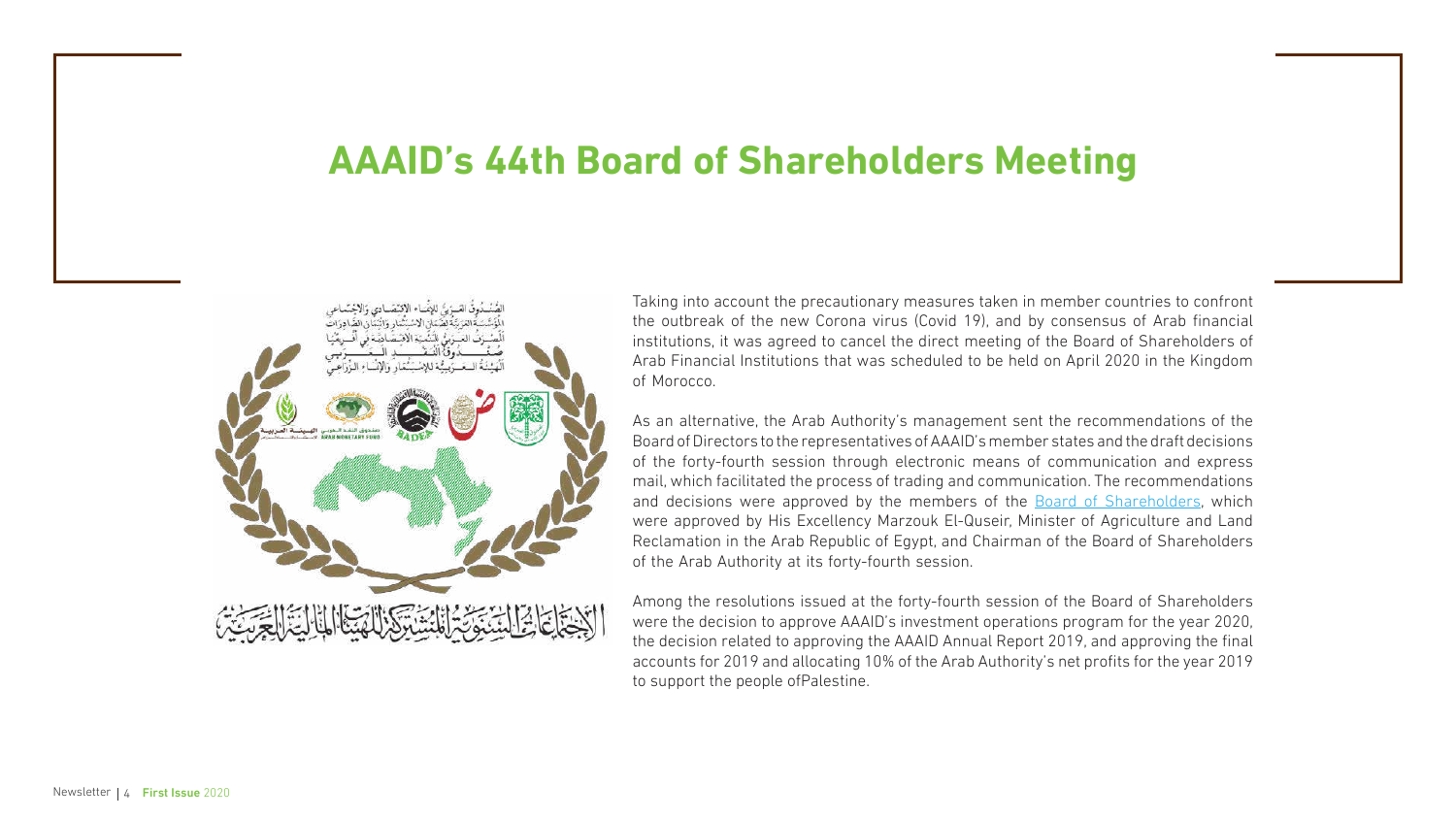

## **The Arab Authority for Agricultural Investment and Development launches a new "Initiative to Contribute to the Provision of Basic Food Commodities"**

The initiative is part of AAAID's commitment to reinforce food security in the Arab region and is part of its key measures to tackle the risks of any food shortage in Arab countries amid COVID-19 outbreak, which has adversely affected all economies.

The Arab Authority for Agricultural Investment & Development (AAAID), announced, on 7th May 2020, its plans to set an emergency mechanism which can help provide the needs of Arab countries for basic food commodities and increase inter-Arab trade of these products through [the companies in which the Arab Authority](https://www.aaaid.org/en/our-companies/) and other companies contribute. The AAAID also indicated on plans to provide information on the quantities of surplus available for export from these commodities in Arab countries and elsewhere. activities related to agricultural product trading in the Arab region. The Arab Authority is also coordinating with various Arab countries to secure the needs of the population for basic food stuffs and promote solidarity amid global fear of food shortages in the markets due to the disturbances in international trade and food supply chains as a result of the limited mobility of people due to the spread of the Corona Virus."

H.E. Mohammed Al Mazrooei, President of AAAID, said: "Since its establishment, the AAAID has been working to reinforce food security in Arab countries by investing in agricultural projects and supporting small farmers' programs. With the spread of COVID-19 negatively affecting various sectors, including food and agriculture, AAAID has been exerting all efforts in cooperation with various companies and other relevant stakeholders to ensure continuous supply of basic food commodities, given that most Arab countries import a major part of their basic food needs from abroad."

H.E added: "The AAAID is working on a pioneering investment and technical model intended to support relevant entities in increasing the

With the goal to enhance the coordination and cooperation among concerned parties in this regard, the Arab Authority launched an electronic platform to receive the supply and demand of basic food commodities. Whereby AAAID invited companies and manufacturers to register on the AAAID Online Platform for Food Commodities ([https://food.aaaid.org](https://food.aaaid.org/Default.aspx?lang=en)). Companies willing to participate are to submit updated information of the food products available for export or the products they wish to import according to the following list of agricultural commodities; wheat, rice, maize, vegetable oils (raw and refined), sugar (raw and refined), red meat, poultry meat, fish, table eggs, dairy and its derivatives, fruits(oranges, apples, bananas), vegetables (potatoes, onions, tomatoes). Through this platform, AAAID aims to coordinate with its affiliate companies and partner establishments in the field of agriculture for the provision of the demand for basic food products in Arab countries. The platform is one of AAAID's procedures to confront the risk of a "shortage of food supplies in Arab countries.»



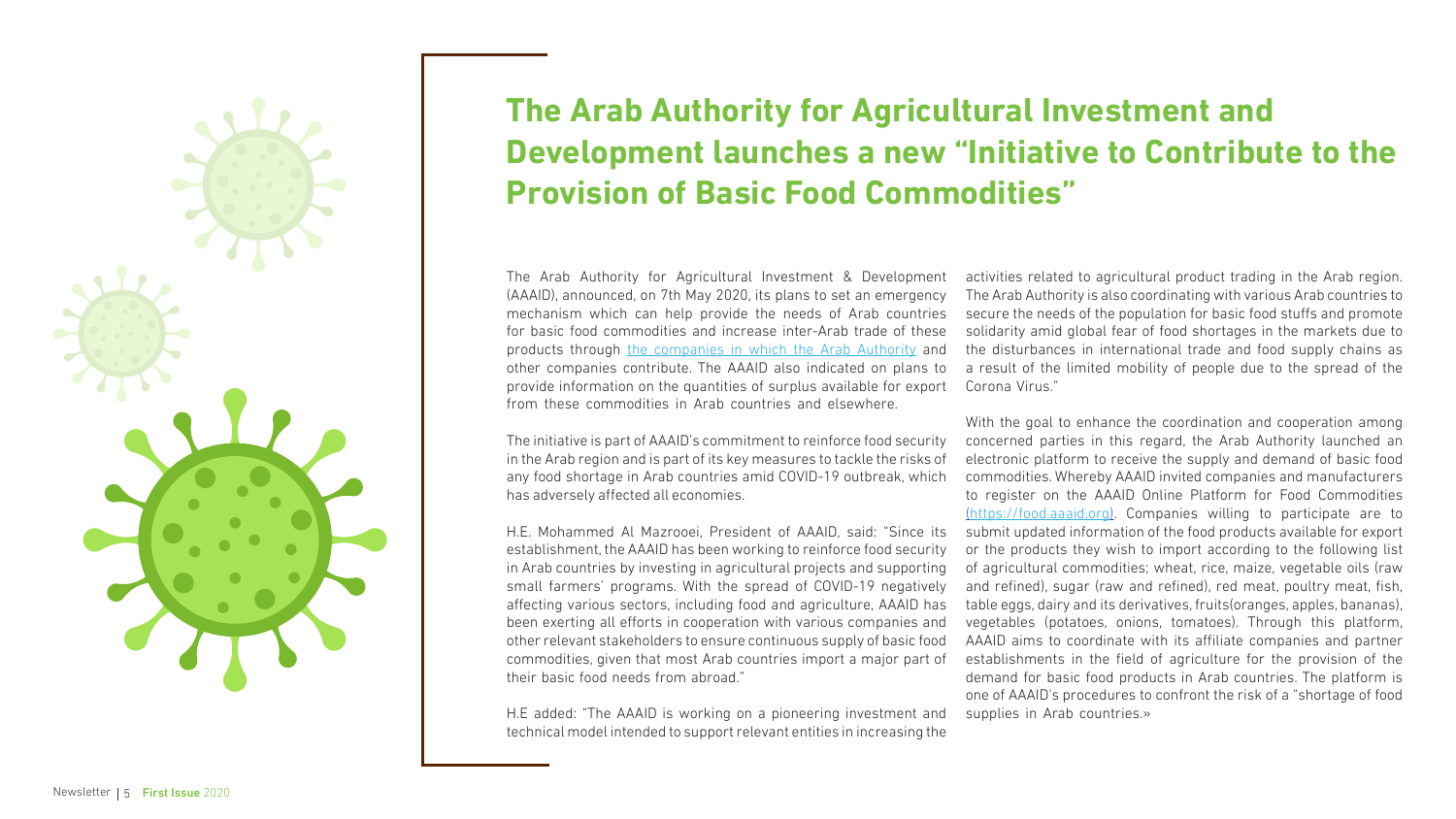## **AAAID's Board of Directors' Meetings**

[The Board of Directors of AAAID](https://www.aaaid.org/en/about-us/board-of-shareholders-directors/) held its first meeting for the year 2020, on 4-5 March 2020 in Dubai, UAE, chaired by H.E Mohammed Bin Obaid Al Mazrooei, President and Chairman of the Board of Directors of AAAID, in the presence of the distinguished members of the Board of Shareholders. The agenda of the meeting included a number of important topics related to the investments of the Arab Authority. The Board made a number of decisions and resolutions that included a recommendation to the Board of Shareholders of the Arab Authority, whose meeting was to be held on April 14, 2020, to approve the final accounts of AAAID for the fiscal year ending 31/12/2019. As well as the approval of AAAID's investment operations program for the year 2020 in the amount of KWD 9.1 million to implement new projects and development programs, the approval of the reappointment of the external auditor. The Board also approved the Arab Authority's contribution to the Themar Al Emarat LLC in the United Arab Emirates, and to contribute to increasing the capital of the Orbis Green Olive company in Morocco, as well asconsent to invest in registered infrastructure stock and emerging markets sector.

The Board also approved the increase of the capital of **[Orbis Berries Company](https://www.aaaid.org/en/companies/orbis-berries/)** in Morocco, and to expand and develop programs for financing small farmers and producers, and revolving loans in member states. In addition to other decisions related to monitoring the status of AAAID and the companies in which it contributes.



The Board of Directors of AAAID also held their second meeting for the year 2020, on 7 June 2020; via internet video call technology, chaired by H.E Mohammed Bin Obaid Al Mazrooei, President and Chairman of the Board of Directorsof AAAID, in the presence of the distinguished members of the Board of Shareholders. The agenda of the meeting included a number of important topics related to the investments of the Arab Authority, including reports of the effects of the Corona Virus pandemic on AAAID and its affiliate companies, and on the problems and obstacles facing the Arab Authority's investments efforts to confront these challenges. In addition to notes on the status of some companies and other items related to the Arab Authority's financial affairs, administrative and legal work.

The Board also issued a number of decisions that included welcoming the esteemed members of AAAID's Board of Directors for the session (2020-2023), who are representatives ofthe sixteen member states whose contribution is less than 10% to the Arab Authority's capital.TheBoard, furthermore, praised the efforts of the AAAID's administration in following up the effects of the Corona Virus crisis on the Arab Authority and the companies that it contributes to it and the measures taken to confront the effects.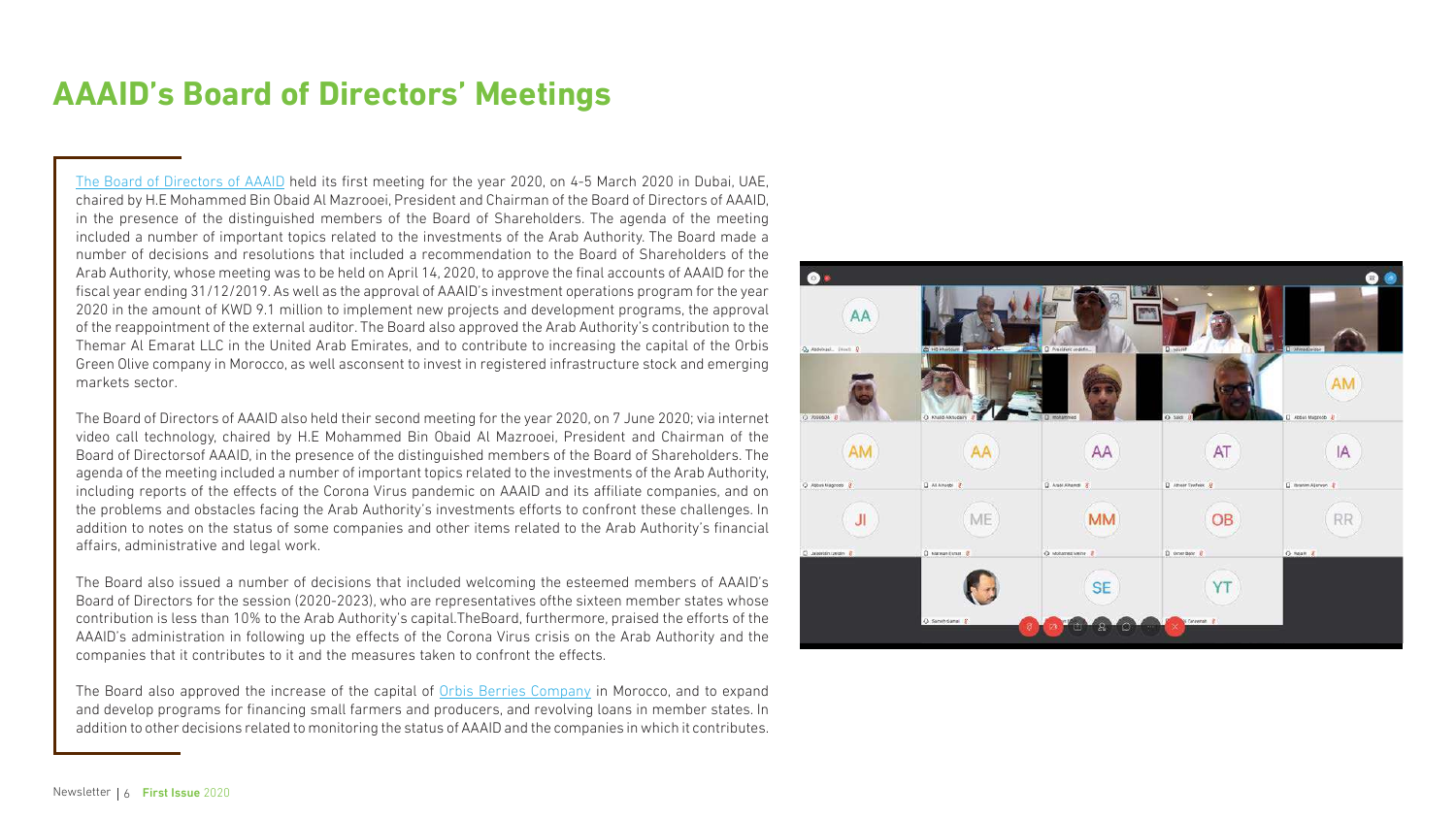## **AAAID Successfully Implements Remote-Working and Completion of Tasks**

Remote-Working is the choice of necessity to ensure business continuity in light of the commitment to staying at home and social distancing, for the safety and health of all in limiting the spread of the Corona Virus.

Based on the interest of the Arab Authority in the safety of its employees and its directives to preserve their well-being,as well as the safety of those dealing with AAAID from the Corona pandemic, the organization has approved, since March 2020, remote work and the continuation of work and tasks between employees internally and between the Arab Authority and the partners and dealers abroad. Whereby, the qualified infrastructure for information technology, programs and automated systems that support remote work contributed to the Arab Authority's employee's continuation to perform their internal and external tasks smoothly and in record time. In addition to the ability to communicate with all of AAAID's regional and international partners.

AAAID directed its executive departments to issue announcements to employees related to taking urgent and precautionary measures, provide temperature measuring devices and sterilizers at the entrances to the building and offices of AAAID and its buildings, and to display educational publications at entrance receptions.

AAAID also formed a committee to supervise its buildings during the Corona Virus pandemic and to control entry to the Arab Authority while adhering to the preventive instructions. Coordination was carried out between the technical services teams in the Maintenance and Services Unit.This is for the purpose of maintaining the operation of the electricity and air conditioning stations, in addition to preparing to provide the necessary traffic permits for the alternate work teams and for the employees whose work needs require their physical presence at the Arab Authority premises during the remote-work period.

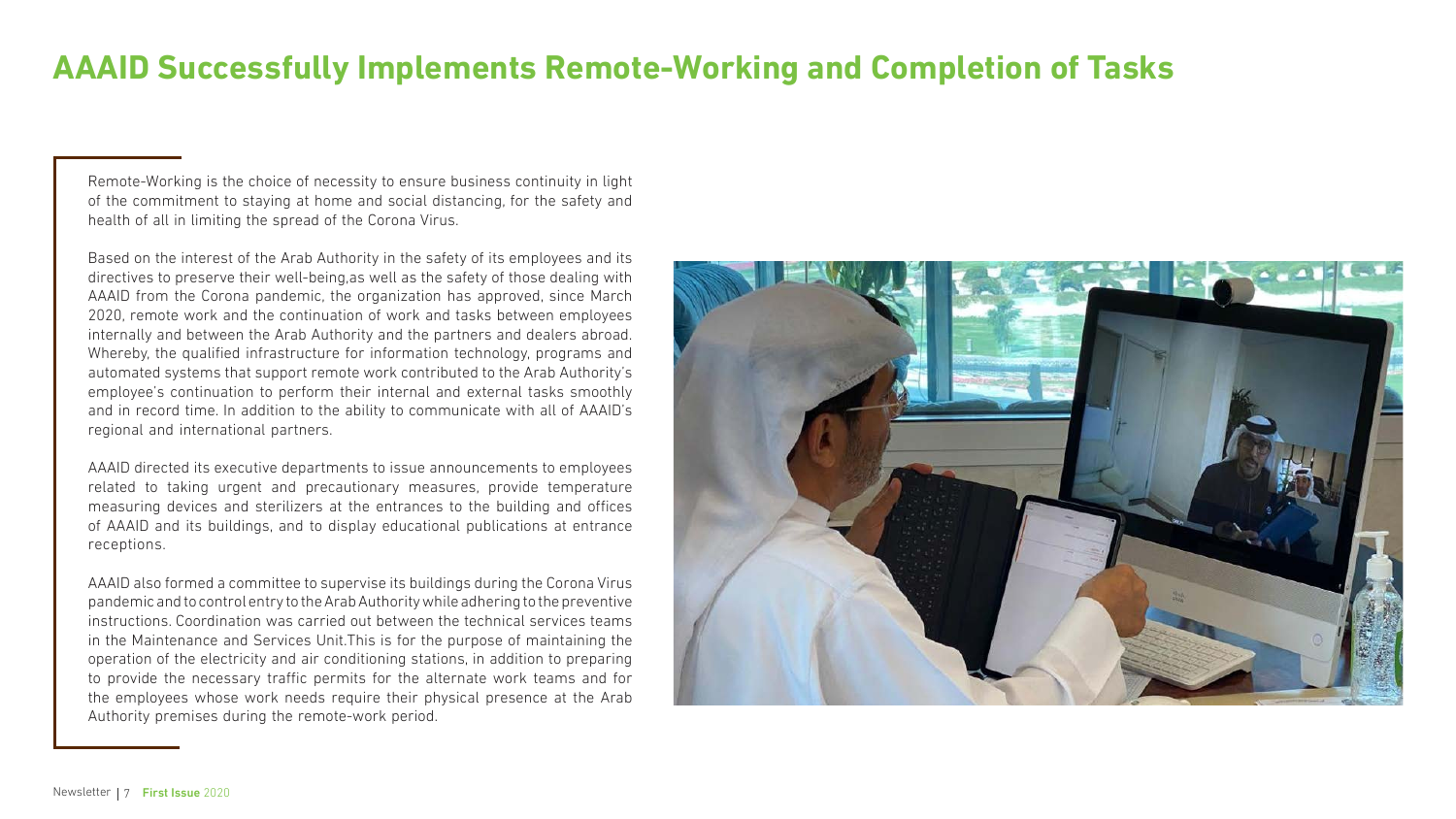## **Eye on AAAID's Affiliate Companies and Investment Projects**

Newsletter | 8 First Issue 2020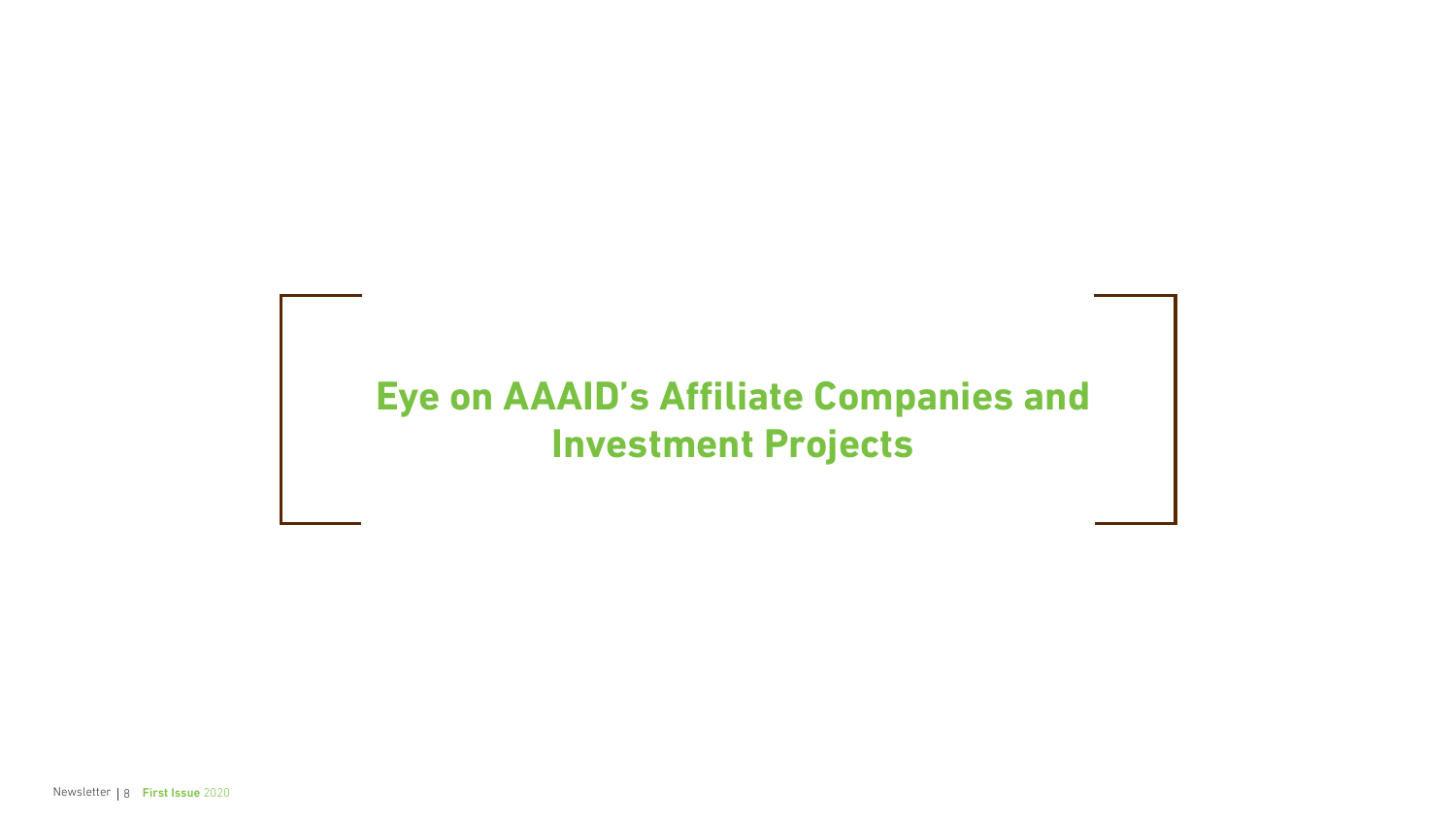#### **Tunisia Aquaculture Fund Tunisia**

- •[The Fund was established in 2016](https://www.aaaid.org/en/companies/tunisia-aquaculture-fund/), with the objective of financing (Fully and Partially) small and medium-sized enterprises engaged in aquaculture (feed production, larva production, fish breeding and marketing) and mainly targeting Tunisia, and the Middle East and North Africa (MENA) regions.
- •The total investment cost of the fund is approximately TND 98.5 million (USD 49.25 million) and its contribution in projects is estimated at TND 43.45 million (USD 21.7 million).
- •Three projects were approved for the Fund to contribute in as a shareholder, for a total of TND 6.9 million, and has already contributed to two of the three projects. Activity has also been expanded to include the Fund's investment in all actions related to sea fishing, as well as the fish farming sector.



- vaccines from year 5 and onward.
- 



•The equity capital is USD 20.91 million, and shareholders include; Arab Authority for Agricultural Investment and Development with 30%, Middle East for Veterinary Vaccines Company (Mevac) 30%, , Oman Food Investment Holding Company with 20%, and 20% in Unsubscribed Shares.



- [The company aims to operate as an agricultural investment](https://www.aaaid.org/en/companies/trans-agri-holding-ltd/) [entity co-owned by the AAAID and Al-Rajhi International for](https://www.aaaid.org/en/companies/trans-agri-holding-ltd/)  [Investment,](https://www.aaaid.org/en/companies/trans-agri-holding-ltd/) with the objective to be a pioneering model in agricultural investment, and integrating related operations with a view to enhance food security in the Arab region.
- The investment entity plans to attract financing based on its good financial solvency, which contributes to sustainable agricultural development in the Arab countries through the integration of agricultural projects, the transfer and settlement of modern agricultural technologies, smart farming systems and the development of rural societies. Furthermore, it will manage investment projects in modern and innovative ways to achieve production efficiencies that will enhance Arab food security.
- The initial capital of the investment entity is SAR 2 million, contributed equally between the Arab Authority (50%) and Al-Rajhi International for Investment (50%).



#### **National Veterinary Vaccines Company (Under Implementation) Sultanate of Oman**

•[The company was established late 2019,](https://www.aaaid.org/en/companies/national-veterinary-vaccines-company/) with the aim to contribute to meeting the demand in Arab countries for important widely used vaccines such as livestock foot and mouth disease vaccines, bird flu and Newcastle and other vaccines. The project will be implemented in two phases: Phase I: targeting aseptic filling and production<br>of 114.5 million doses from different vaccines million doses from different vaccines over an expansion plan of five years period. Phase II: production of 144 million doses of different



**(Under Implementation) United Arab Emirates**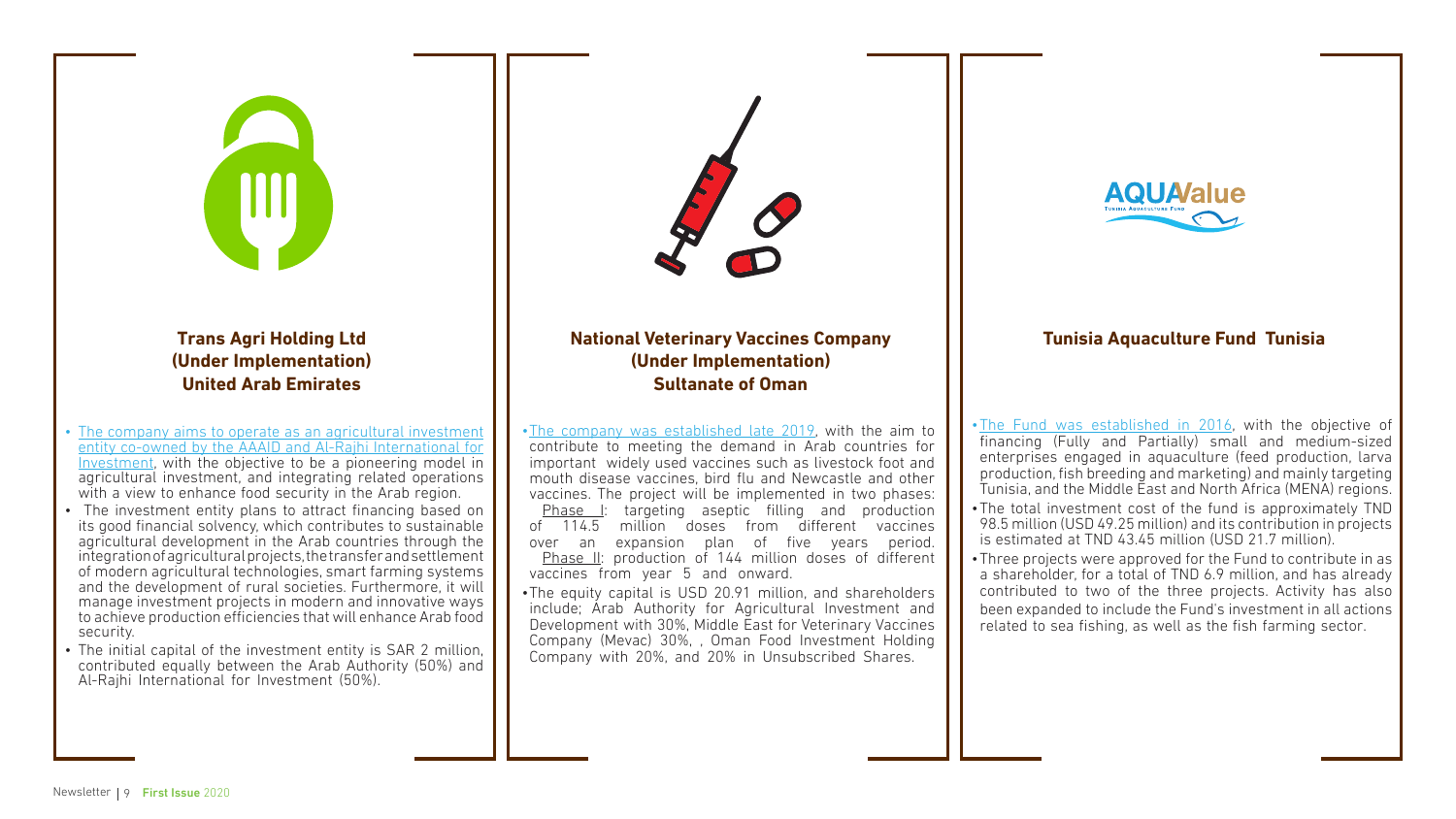- [The Company was established in 2003](https://www.aaaid.org/en/companies/arab-company-for-crop-production/), with an authorized capital of USD 30 million, shareholders of which AAAID with 52.75% and Emirates Rawabi Company with 47.25%. The project is located near Atbara town, north (376 km from Khartoum). The project has a total farm area of 20,000 feddans, of which 10,000 are being utilized, with a production capacity of 68,000 tons per year of alfalfa, 4.500 tons per year of wheat and 4,000 tons per year of maize.
- The company aims to cultivate, produce, trade and market alfalfa, wheat and green and dry fodder and export them. As well as carry out various efforts necessary to achieve its purposes that contribute to its overall development.
- The company currently has about 50 irrigation hubs and works in the production of alfalfa, Rhodes, maize and wheat, and exports most of its products, especially alfalfa and Rhodes, to the Gulf markets, which contribute to providing returns in hard currencies.
- The company installed 9 new hubs and electricity was connected to 9 additional hubs.
- •As a future plan, the company seeks to invest the entire arable area at the project site by mounting and installing all 50 irrigation hubs, in addition to establishing fruit orchards and greenhouses to produce vegetables during the off-season. The company also plans to set up an animal production project to take advantage of the added value of plant waste on the company's site.



- [The company was established in 2018](https://www.aaaid.org/en/companies/arab-company-for-meat/), with the aim to produce healthy meat according to the latest methods that meet international health requirements for export to external markets. As well as the establishment of a model slaughterhouse to operate with the appropriate quality and health specifications and modernization of the traditional methods used to slaughter, market and export meat in Mauritania. In addition to the fattening and slaughtering of calves, sheep and camels, the project also aims to contribute to covering the food gap (red meat) in the Arab Maghreb countries.
- The company's authorized capital is MRU 108 million (approximately USD 3 million). Its shareholders are; AAAID with 27.27%, Aynina Ould Eyih Group with 36.37%, Zine El Abidine Ould Cheikh Ahmed Group with 27.27% and an Arab Investor with 9.09%.
- The design capacities of the project are (fattening, slaughtering, and preparation) about 82,000 calves, 156,000 sheep and 28,000 camels per year, in addition to a storage capacity of 400 calves and 800 sheep.
- The company was registered as a hidden stock company with an initial capital MRU 11 million, which was paid by the shareholders.
- The investment cost of the project, according to the feasibility study, is about MRU 334.8 million, equivalent to about USD 9.3 million. The project financing structure includes medium and short-term loans, contributions, financing lease and Murabaha (which is cost-plus financing, an Islamic financing structure.)
- The project aims to contribute to covering the food gap (red meat) in the Arab Maghreb countries.
- The first phase of the project is expected to be completed by the end of 2022.



#### **Arab Company for Crop Production Sudan**



#### **Arab Company for Meat Mauritania**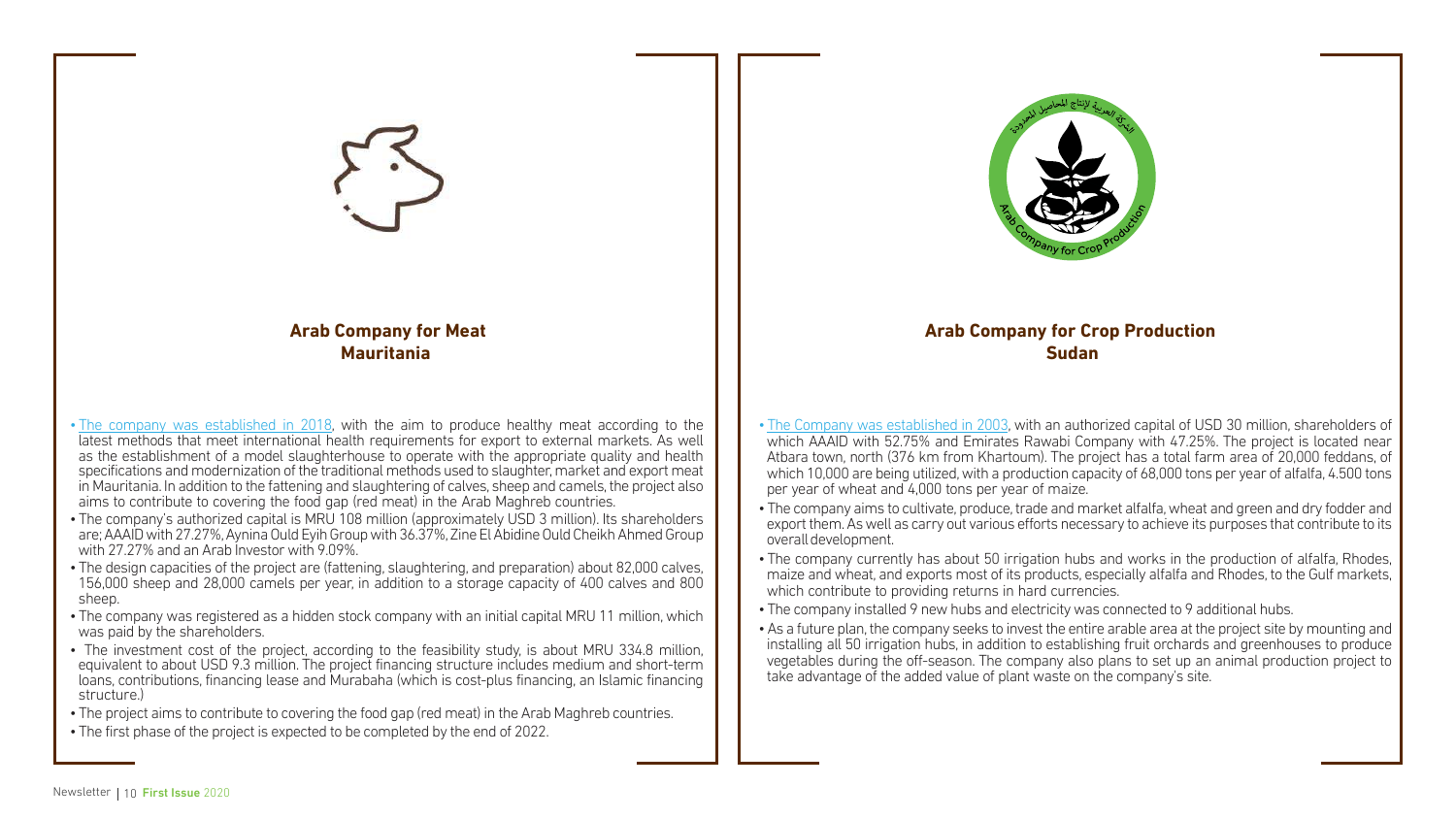The Arab Authority has addressed all the companies that it contributes to in member states to know the precautionary measures it has taken to limit the spread COVID-19 virus. This comes within the framework of the Arab Authority's efforts to make its investments in companies successful by following up on the conditions of the joint-stock companies in which the Arab Authority is periodically providing technical, administrative and financial support. This is through determining the size and nature of the risks and the effects and repercussions resulting from the outbreak of the virus, which may adversely affect the progress of the companies' investment operations and laying down plans to reduce the negative repercussions of those risks and their effects. As such, a large number of companies have taken measures to contain this crisis from the beginning of the pandemic, as some companies have provided all the needs that support the progress of their investment operations. For example, the Arab Poultry and Cattle Equipment [Company \(APCECO\)](https://www.aaaid.org/en/companies/arab-poultry-cattle-equipment-company-apceco/) in the United Arab Emirates, purchased large quantities of imported goods, which resulted in unexpected success, as European and international companies stopped their production lines since the spread of the pandemic, which led to a severe shortage in the global markets, which resulted in the company achieving notable revenues in light of the depletion of goods with the competing companies in the poultry equipment manufacturing sector. Within the framework of efforts related to developing and upgrading the performance of AAAID's agricultural investment activities in the [member countries,](https://www.aaaid.org/en/about-us/financial-performance/) the management of Arab Authority made field visits to its investment projects in the member states in the beginning of the year2020. These visits included meeting with ministers, senior officials and specialists in the concerned ministries, with the aim to review the problems and obstacles facing the **[AAAID's affiliate companies](https://www.aaaid.org/en/our-companies/)**, and work to overcome them in a way that helps support these companies and develop their performance and start towards their desired goals. The visits resulted in addressing most of the obstacles facing the Arab Authority's investments, and efforts are still ongoing to deal with the remaining challenges.

Similarly, all the companies in which the Arab Authority contributes took the necessary precautionary measures to limit the spread of the Corona virus and implement all the preventive conditions imposed by each state/country to protect employees and customers, as well as to adhere to the safety and security measures received from the relevant authorities in each state/country.







## **Actions taken by companies in which AAAID contributes to face the Corona Virus pandemic Field Visits to AAAID's Affiliate Companies:**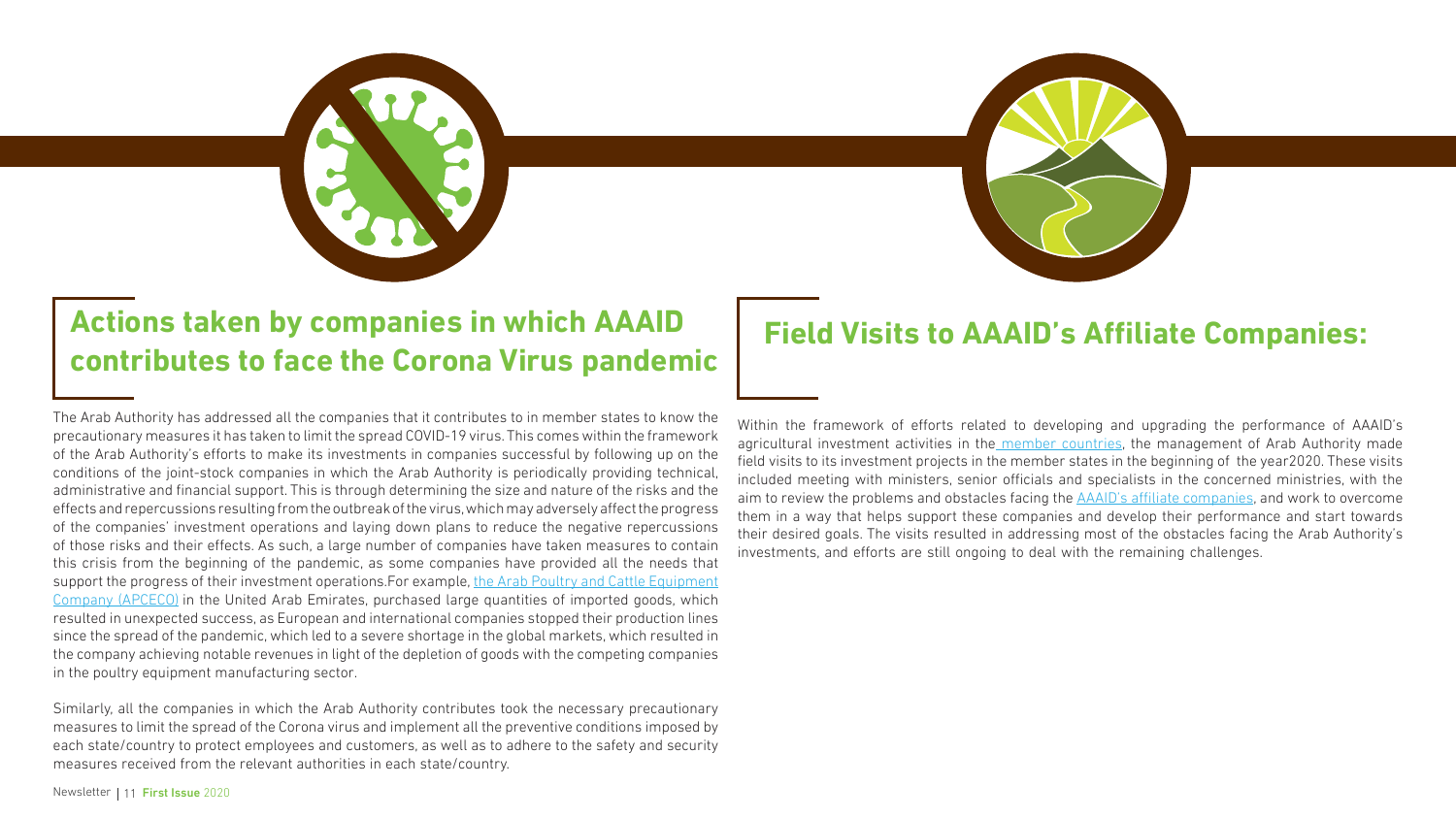### **Studies and Research and Development Activities**

#### **agricultural season 2019/2020**

•In light of the successes achieved in the previous seasons (2013-2019), In light of the successes achieved in the previous seasons (2013-2019), the Arab Authority funded an area of 18,500 feddan for small farmers in the Al-Jazeera project for the agricultural season 2019-2020, of which 8,000 feddan are peanuts and 10,500 feddan are of wheat crop. The program benefited (3,496) farmers for the summer and winter seasons, which achieved high productivity in both crops.

•The wheat harvest began on March 15, 2020, when the crop achieved unprecedented high productivity, as production per feddan in some locations reached 21 sack and 18 sack in other

#### The experiment of growing quinoa crops in the high salinity Development programs during the winter and summer  **lands in Sudan**

- 
- locations.
- 

•In the framework of improving the performance of women farmers in the states of North and South Kordofan and the Arab Authority contributed, for the third year in a row, tofinance the cultivation of 2,400 feddan of peanut and sesame crops during the 2019/2020 summer agricultural season. The number of women benefiting from this program reached 600 women, and the average productivity per feddan was about 328 kg for the peanut crop and about 360 kg for the sesame crop. This program contributed to the production of improved seeds, increased productivity, and improve the economic situation of families as well as their standard of living and stability.





- •The Arab Authority carried out a ground-breaking applied research experiment to cultivate quinoa crops on the lands of the Arab Company for Agricultural Production and Processing - Dairy Unit - in El Bageir (which is one of the lands with high salinity soil) for the first time in the Republic of Sudan.
- •This experiment comes as one of the activities of the Arab Authority in reinforcing Arab food security by increasing the production and productivity of the prevailing grain crops varieties, in addition to introducing new varieties that contribute to providing alternative crops and are of high productivity.
- •The experiment mainly aimed at measuring the plant's tolerance to high salinity, comparing its productivity with global productivity, and working on cultivating it in large areas of salinized lands as a supplement (and not an alternative) for other cereal crops that are difficult to adapt to saline soils
- •"Quinoa" was chosen, which represents a kind of grain, and one of the promising future crops that contains high nutritional value and great medical and health benefit.The crop can bear various environmental conditions like drought and salinity, and contains a high percentage of protein, compared to other grains.Quinoa has many benefits, whereby grinding the grains into flour mixed with wheat flour can be usedfor making bread, making baby food.
- •The results obtained so far showed the quinoa tolerance to the soil with high salinity, and this was evident in the vegetative growth of the plant in addition to the composition (grain). Productivity is projected to be high according to the current indicators.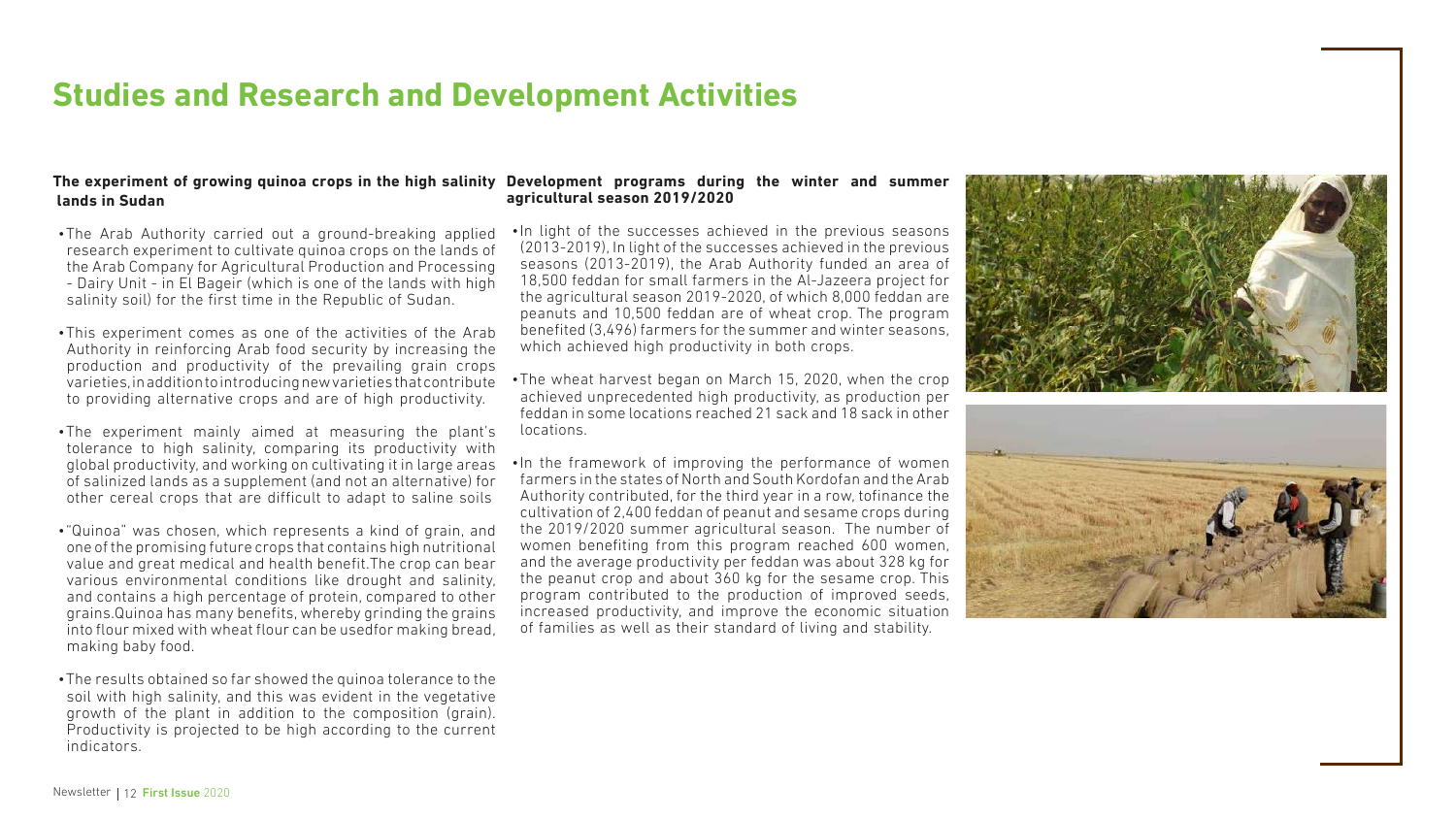## **AAAID assists in organizing The Promotional Meeting for the "Great Lakes Investment and Trade Conference" in Africa**

The Arab Bank for Economic Development in Africa, in cooperation with the Arab Authority for Agricultural Investment and Development, organized "The Promotional Meeting for the Great Lakes Investment and Trade Conference" on February 29, 2020. The meeting aimed at highlighting the most prominent investment and commercial opportunities in the African Great Lakes region. The meeting, which was held at the "Address Boulevard Hotel" in Dubai, was an ideal platform for investors and private sector institutions in the United Arab Emirates and the countries of the Middle East to explore areas that the private sector can invest in and contribute to achieving economic development in the region.

H.E Dr. Sidi Ould TAH, Director General of the Arab Bank for Economic Development in Africa, stated that, "The Bank continues its unwavering commitment to support economic and social growth in the African Great Lakes region. The convening of this preparatory meeting comes to provide an important platform that allows investors and private sector institutions from the UAE and Middle Eastern countries an opportunity to explore possible investment activities in the economies of the countries surrounding the Great Lakes. In addition to forming a deeper understanding in this regard before the Great Lakes Investment and Trade Conference scheduled for March of this year."

On his part, H.E Mohammed Bin Obaid Al Mazrooei, President of the Arab Authority for Agricultural Investment and Development, stated, "The Arab Authority for Agricultural Investment and Development supports its sister organization, the Arab Bank for Economic Development in Africa, to achieve sustainable economic development in the African Great Lakes countries. This is in several areas, including the development side, in relation to small producers and farmers, as they constitute the largest proportion in the field of agricultural and animal production and the agricultural sector in particular. In light of the resources that these countries have, they are beneficial to the *[affiliate companies of AAAID](https://www.aaaid.org/en/our-companies/)* by opening new markets and advancing the countries through exchanging goods and common interests between them and the African Great Lakes countries. This paves the way for the development of these vital areas, which in turn contributes to achieving the global sustainable development goals, in which eradicating hunger in the world is one of its main pillars."

The "Great Lakes Investment and Trade Conference" will be held from 18 - 20 March 2020 in the Rwandan capital Kigali, and this event constitutes a global conference dedicated to mobilizing private sector investments and directing them to the African Great Lakes region, which includes Burundi, the Democratic Republic of the Congo, Rwanda, Tanzania and Uganda. The conference will be held under the theme " Cross-border and trade investment as a catalyst for regional integration" with a focus on supporting and stimulating economic activities related to the value chains of logistics, agriculture, mining, energy, services and the tourism sector. The conference is expected to attract more than 700 participants from governments, private sector institutions, financial and development institutions and the most prominent international players in the investment field.

The " Great Lakes Investment and Trade Conference" is organized by the United Nations Office of the Special Envoy for the Great African Lakes, the "International Conference on the Great Lakes Region" and the government of the Republic of Rwanda. The event is to be held by the signatories of the "Framework Agreement for Cooperation, Security and Peace" led by the United Nations, as a follow-up to the procedures and decisions of the " Private Sector Investment Conference" held in 2016 in Kinshasa, Democratic Republic of the Congo.

The Great Lakes region is considered one of the richest regions of the continent of Africa in terms of untapped natural resources, which can be invested and developed with a view to achieving social and economic development in the region.

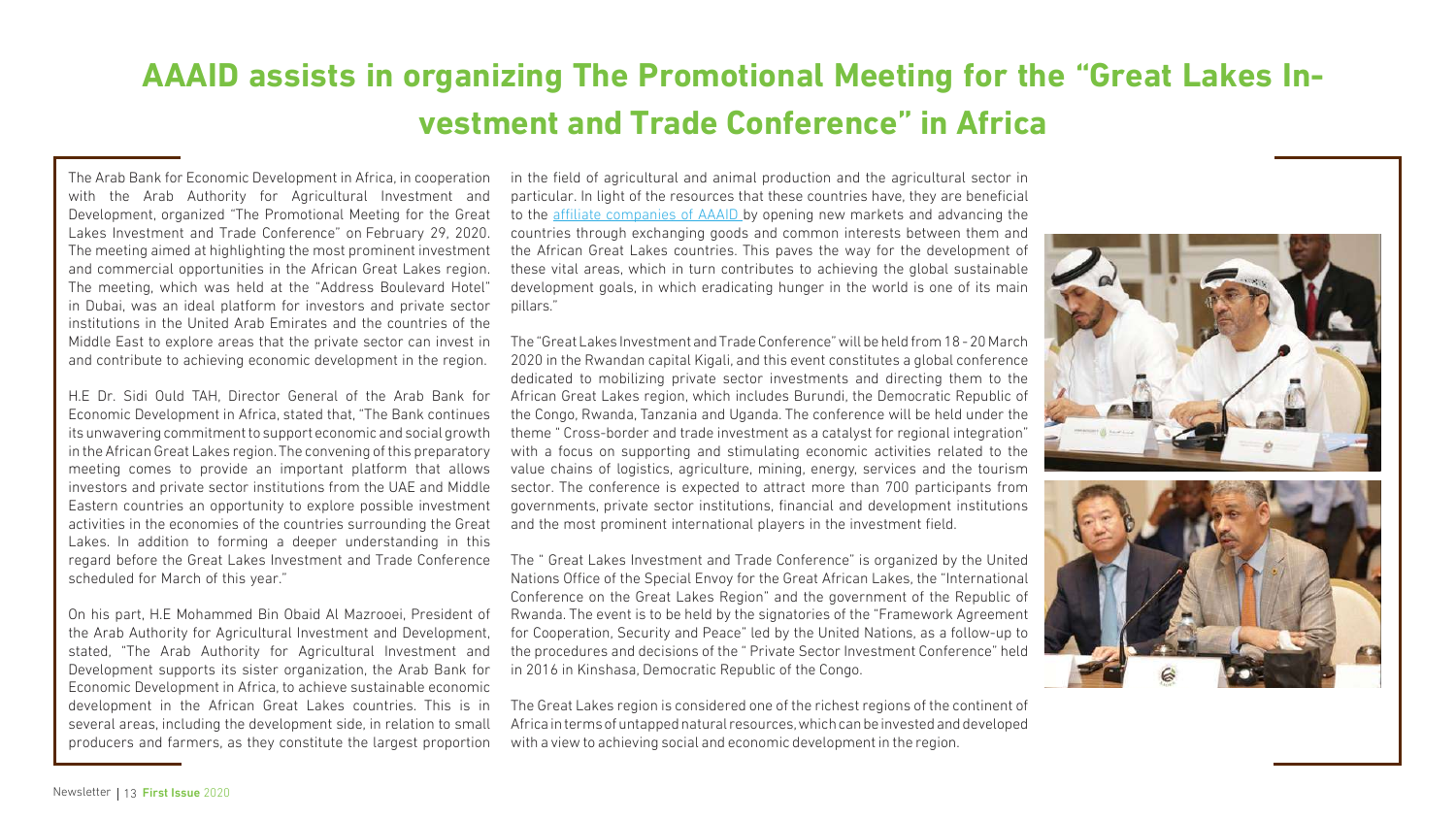## **AAAID participates in a Webinar to discuss the implications of the Corona virus (COVID-19) pandemic on Arab food security - The General Secretariat of the League of Arab States**



The Arab Authority for Agricultural investment and Development (AAAID) participated on a Webinar organized by the General Secretariat of the League of Arab States, under the direction of H.E Dr. Kamal Hassan Ali, Assistant Secretary General, Head of Economic Affairs Sector, at the General Secretariat of the League of Arab States. The Webinar took place on 20 May 2020, and saw participation from several organizations and institutions working in the food security sector.

During the Webinar, His Excellency, the President of AAAID presented a paper entitled «The role of the Arab Authority for Agricultural Investment and Development in the contribution towards providing [the Arab Authority and its goals and objectives](https://www.aaaid.org/en/about-us/get-to-know-us/), as well as the [sectoral](https://www.aaaid.org/en/) local production and its delivery methods to consumers.

to take necessary measures to confront the shortage of food supplies in the Arab countries, AAAID has been exerting its efforts to create an emergency mechanism aimed at contributing to providing food commodities. This is by providing information on the quantities of surplus available for export and a deficit of those goods in the Arab countries and other countries to facilitate trade exchanges.In addition to creating an electronic platform to support the initiative, where AAAID can exchange information, and informing the parties requesting food commodities of the available offers in order to facilitate the exchange of goods.



the needed food products in Arab countries during the period of the Corona virus pandemic». Through which, H.E gave an [introduction of](https://www.aaaid.org/en/about-us/get-to-know-us/) [and geographical distribution](https://www.aaaid.org/en/) of the Arab Authority's investments. The paper also discussed the impact of the pandemic on supply chains, the suspension of many countries from exporting their commodities, in addition to the policy of closures and embargoes that have affected Furthermore H.E stated that the Arab Authority has prepared mechanisms to reduce the effects of the Corona virus crisis. These are represented by contributions from AAAID's affiliate companies, whereby the companies provide basic food commodities such as grains, sugar, dairy, meat and oils. In addition to presenting AAAID's initiative to contribute to the provision of basic food commodities. H.E Mohammed Bin Obaid Al Mazrooei also stressed that in order To conclude, H.E Al Mazrooei recommended the importance of establishing a free Arab agricultural trade zone in which all food products are exempt from fees and facilitating intra-regional trade. In addition to adopting joint Arab agricultural projects to produce basic food commodities and the associated food and transformational industries. H.E also recommended establishing a system for its implementation and for governments in Arab countries to execute infrastructure projects that serve the agricultural sector. As well as to provide an attractive investment environment for investments in the agricultural sector by providing exemptions and concessions to overcome obstacles and challenges, and encouraging all joint action Arab institutions to support the agricultural sector as it is aninitiator for all economic sectors to achieve self-sufficiency in basic commodities. Likewise, Arab countries should cooperate in establishing an electronic system for exchanging knowledge and agricultural innovations, in order to facilitate dealing with such crises and develop the performance of the agricultural sector.